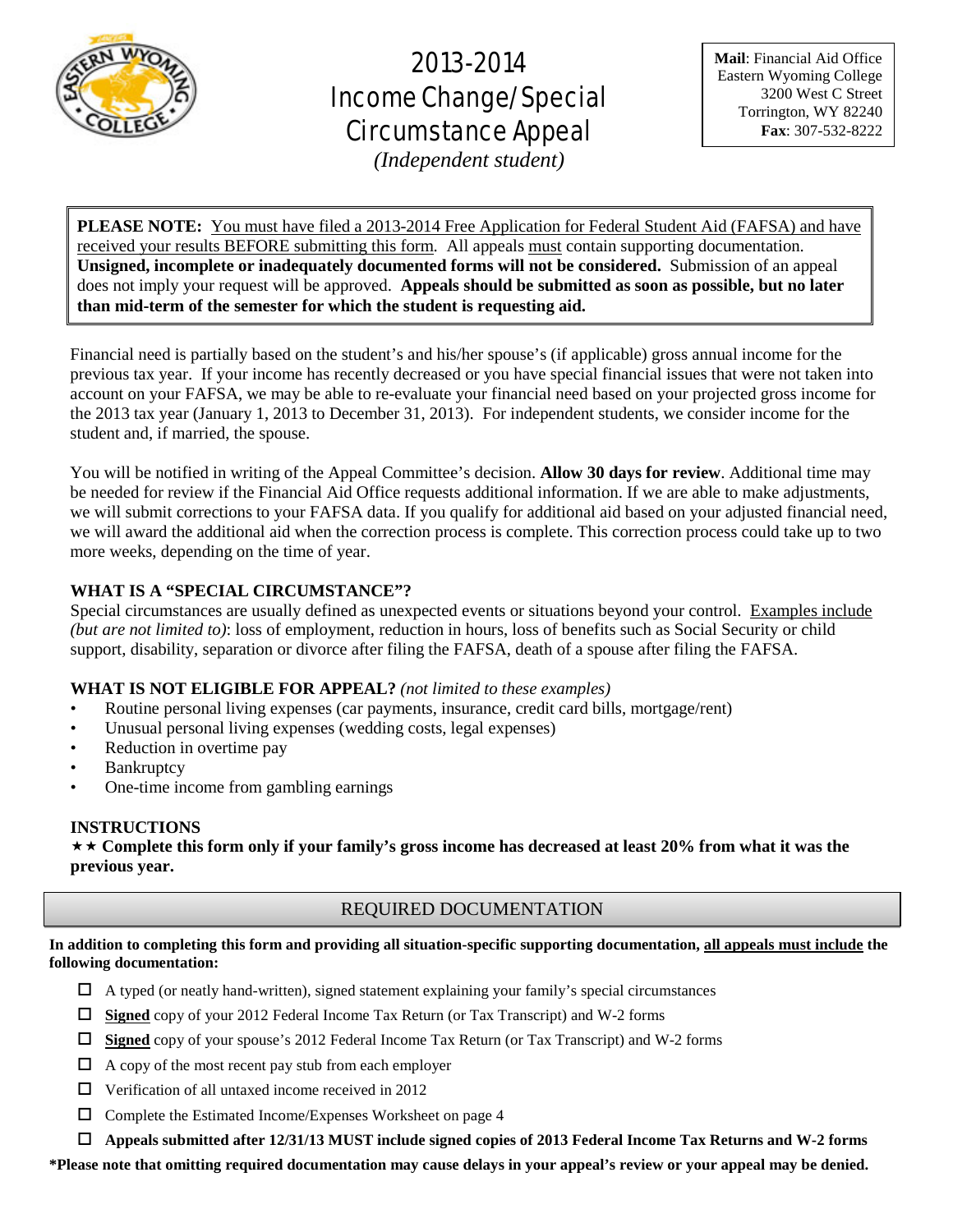# A: STUDENT INFORMATION

| Last Name                          | <b>First Name</b> | M.I.                             | <b>EWC Student ID Number</b>           |  |
|------------------------------------|-------------------|----------------------------------|----------------------------------------|--|
| Address (include apartment number) |                   |                                  | Social Security Number (Last 4 digits) |  |
| City, ST, Zip                      |                   | Phone Number (Include area code) |                                        |  |

# B: REASON FOR SUBMITTING APPEAL *(check all that apply)*

#### **A. Unemployment or reduction of hours or wages**

Student or spouse who worked in 2012 is now unemployed or has had work hours and/or wage rate reduced.

#### **Required documentation:**

- o Copy of last pay stub(s) from previous employer(s)
- o Copy of letter from employer on letterhead verifying the release from employment or reduction in hours/wages, the date the change became effective and the duration of the reduction if temporary
- o Notice of eligibility or denial for unemployment benefits
- o Copy of disability benefit statement if applicable

#### **B. Medical or dental expenses**

You or your spouse made **payments** for expenses not covered by insurance. **Medical expenses** *for which you received no insurance or other reimbursement* **must exceed 11% of the family's taxable income** in order to be considered for appeal.

#### **Required documentation:**

- o Submit copies of receipts or billing statements showing amounts for which you received no insurance or other reimbursement, as well as documentation of payment.
- o Total medical expenses for which you received no insurance or other reimbursement(s): \$

## **C. Retirement**

Student or spouse who worked in 2012 has retired.

#### **Required documentation:**

- o Copy of last pay stub(s) from previous employer(s)
- o Copy of retirement benefit statement
- o Letter from previous employer on letterhead stating last date of employment

#### **D. Death of spouse**

Spouse passed away after the FAFSA was filed.

#### **Required documentation:**

o Copy of death certificate, obituary, or funeral program

#### **E. Separation or divorce**

Student was married when the FAFSA was filed, but has now separated or divorced.

#### **Required documentation:**

o Court documentation verifying legal separation or divorce, or letter from attorney documenting that legal proceedings have begun

#### **F. Reduction or loss of support or benefits**

Student or spouse received support or benefits in 2012 that have been terminated or reduced. Support or benefits may include: worker's compensation, unemployment benefits, child support, Social Security benefits, pensions, etc.

#### **Required documentation:**

- o Last check stub or printout of benefit received
- Letter from agency on letterhead verifying the date and amount of benefit lost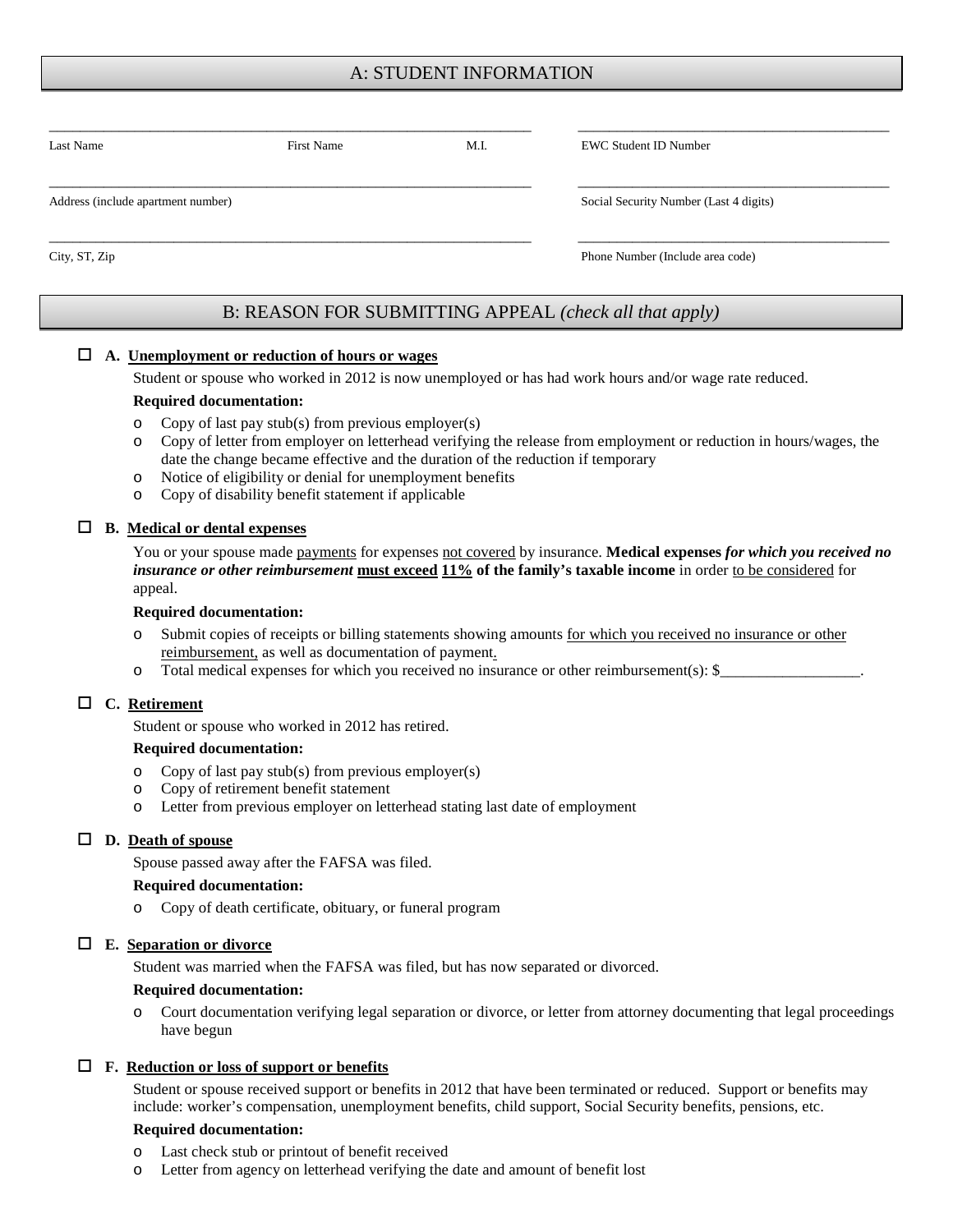# **G. One-time income**

Student or spouse received non-recurring income in 2012 from a pension, IRA, annuity, inheritance, settlement, etc.

## **Required documentation:**

- o Copy of form 1099 or other statement from paying agency showing the one-time income
- o Explain why the one-time income is not available for education expenses; include documentation.

## **H. Dislocated Worker/Displaced Homemaker**

Student/spouse is a Dislocated Worker if he/she is receiving unemployment benefits due to being laid off or losing a job and is unlikely to return to a previous occupation or was self-employed but is now unemployed due to economic conditions or natural disaster. A Displaced Homemaker is generally a person who previously provided unpaid services to the family (e.g. stay-at-home parent), is no longer supported by the spouse, is unemployed or underemployed, and is having trouble finding or upgrading employment.

#### **Required documentation:**

- o Copy of letter from employer on letterhead verifying the release from employment or reduction in hours/wages, the date the change became effective and the duration of the reduction if temporary
- o Notice of eligibility or denial for unemployment benefits

## **I. Other**

You or your spouse has other unusual circumstances not listed above.

## **Required documentation:**

- o Explain the circumstances in detail, including the impact on your ability to pay for your educational expenses
- o Attach supporting documentation of the circumstances

# C: EXPLANATION OF SPECIAL CIRCUMSTANCES

Whose income decreased (check all that apply)?

□ Student □ Student's spouse

What date did the change in circumstance occur? \_\_\_\_\_\_/\_\_\_\_\_\_/\_\_\_\_\_\_

**\*Explain below (or attach a typed, signed personal statement explaining), in as much detail as possible, why you are requesting a change in income. Please list dates that the changes occurred and how it impacted your income. You must provide appropriate documentation. Be as detailed as possible about the change in your circumstances.**

**\_\_\_\_\_\_\_\_\_\_\_\_\_\_\_\_\_\_\_\_\_\_\_\_\_\_\_\_\_\_\_\_\_\_\_\_\_\_\_\_\_\_\_\_\_\_\_\_\_\_\_\_\_\_\_\_\_\_\_\_\_\_\_\_\_\_\_\_\_\_\_\_\_\_\_\_\_\_\_\_\_\_\_\_\_\_\_\_\_\_\_\_\_\_\_\_\_\_\_\_\_\_\_\_\_\_\_**

\_\_\_\_\_\_\_\_\_\_\_\_\_\_\_\_\_\_\_\_\_\_\_\_\_\_\_\_\_\_\_\_\_\_\_\_\_\_\_\_\_\_\_\_\_\_\_\_\_\_\_\_\_\_\_\_\_\_\_\_\_\_\_\_\_\_\_\_\_\_\_\_\_\_\_\_\_\_\_\_\_\_\_\_\_\_\_\_\_\_\_\_\_\_\_\_\_\_\_\_\_\_\_\_\_\_\_

\_\_\_\_\_\_\_\_\_\_\_\_\_\_\_\_\_\_\_\_\_\_\_\_\_\_\_\_\_\_\_\_\_\_\_\_\_\_\_\_\_\_\_\_\_\_\_\_\_\_\_\_\_\_\_\_\_\_\_\_\_\_\_\_\_\_\_\_\_\_\_\_\_\_\_\_\_\_\_\_\_\_\_\_\_\_\_\_\_\_\_\_\_\_\_\_\_\_

**\_\_\_\_\_\_\_\_\_\_\_\_\_\_\_\_\_\_\_\_\_\_\_\_\_\_\_\_\_\_\_\_\_\_\_\_\_\_\_\_\_\_\_\_\_\_\_\_\_\_\_\_\_\_\_\_\_\_\_\_\_\_\_\_\_\_\_\_\_\_\_\_\_\_\_\_\_\_\_\_\_\_\_\_\_\_\_\_\_\_\_\_\_\_\_\_\_\_\_\_\_\_\_\_\_\_\_**

\_\_\_\_\_\_\_\_\_\_\_\_\_\_\_\_\_\_\_\_\_\_\_\_\_\_\_\_\_\_\_\_\_\_\_\_\_\_\_\_\_\_\_\_\_\_\_\_\_\_\_\_\_\_\_\_\_\_\_\_\_\_\_\_\_\_\_\_\_\_\_\_\_\_\_\_\_\_\_\_\_\_\_\_\_\_\_\_\_\_\_\_\_\_\_\_\_\_\_\_\_\_\_\_\_\_\_

\_\_\_\_\_\_\_\_\_\_\_\_\_\_\_\_\_\_\_\_\_\_\_\_\_\_\_\_\_\_\_\_\_\_\_\_\_\_\_\_\_\_\_\_\_\_\_\_\_\_\_\_\_\_\_\_\_\_\_\_\_\_\_\_\_\_\_\_\_\_\_\_\_\_\_\_\_\_\_\_\_\_\_\_\_\_\_\_\_\_\_\_\_\_\_\_\_\_

**\_\_\_\_\_\_\_\_\_\_\_\_\_\_\_\_\_\_\_\_\_\_\_\_\_\_\_\_\_\_\_\_\_\_\_\_\_\_\_\_\_\_\_\_\_\_\_\_\_\_\_\_\_\_\_\_\_\_\_\_\_\_\_\_\_\_\_\_\_\_\_\_\_\_\_\_\_\_\_\_\_\_\_\_\_\_\_\_\_\_\_\_\_\_\_\_\_\_\_\_\_\_\_\_\_\_\_**

\_\_\_\_\_\_\_\_\_\_\_\_\_\_\_\_\_\_\_\_\_\_\_\_\_\_\_\_\_\_\_\_\_\_\_\_\_\_\_\_\_\_\_\_\_\_\_\_\_\_\_\_\_\_\_\_\_\_\_\_\_\_\_\_\_\_\_\_\_\_\_\_\_\_\_\_\_\_\_\_\_\_\_\_\_\_\_\_\_\_\_\_\_\_\_\_\_\_\_\_\_\_\_\_\_\_\_

\_\_\_\_\_\_\_\_\_\_\_\_\_\_\_\_\_\_\_\_\_\_\_\_\_\_\_\_\_\_\_\_\_\_\_\_\_\_\_\_\_\_\_\_\_\_\_\_\_\_\_\_\_\_\_\_\_\_\_\_\_\_\_\_\_\_\_\_\_\_\_\_\_\_\_\_\_\_\_\_\_\_\_\_\_\_\_\_\_\_\_\_\_\_\_\_\_\_

\_\_\_\_\_\_\_\_\_\_\_\_\_\_\_\_\_\_\_\_\_\_\_\_\_\_\_\_\_\_\_\_\_\_\_\_\_\_\_\_\_\_\_\_\_\_\_\_\_\_\_\_\_\_\_\_\_\_\_\_\_\_\_\_\_\_\_\_\_\_\_\_\_\_\_\_\_\_\_\_\_\_\_\_\_\_\_\_\_\_\_\_\_\_\_\_\_\_\_\_\_\_\_\_\_\_\_

\_\_\_\_\_\_\_\_\_\_\_\_\_\_\_\_\_\_\_\_\_\_\_\_\_\_\_\_\_\_\_\_\_\_\_\_\_\_\_\_\_\_\_\_\_\_\_\_\_\_\_\_\_\_\_\_\_\_\_\_\_\_\_\_\_\_\_\_\_\_\_\_\_\_\_\_\_\_\_\_\_\_\_\_\_\_\_\_\_\_\_\_\_\_\_\_\_\_\_\_\_\_\_\_\_\_\_

\_\_\_\_\_\_\_\_\_\_\_\_\_\_\_\_\_\_\_\_\_\_\_\_\_\_\_\_\_\_\_\_\_\_\_\_\_\_\_\_\_\_\_\_\_\_\_\_\_\_\_\_\_\_\_\_\_\_\_\_\_\_\_\_\_\_\_\_\_\_\_\_\_\_\_\_\_\_\_\_\_\_\_\_\_\_\_\_\_\_\_\_\_\_\_\_\_\_